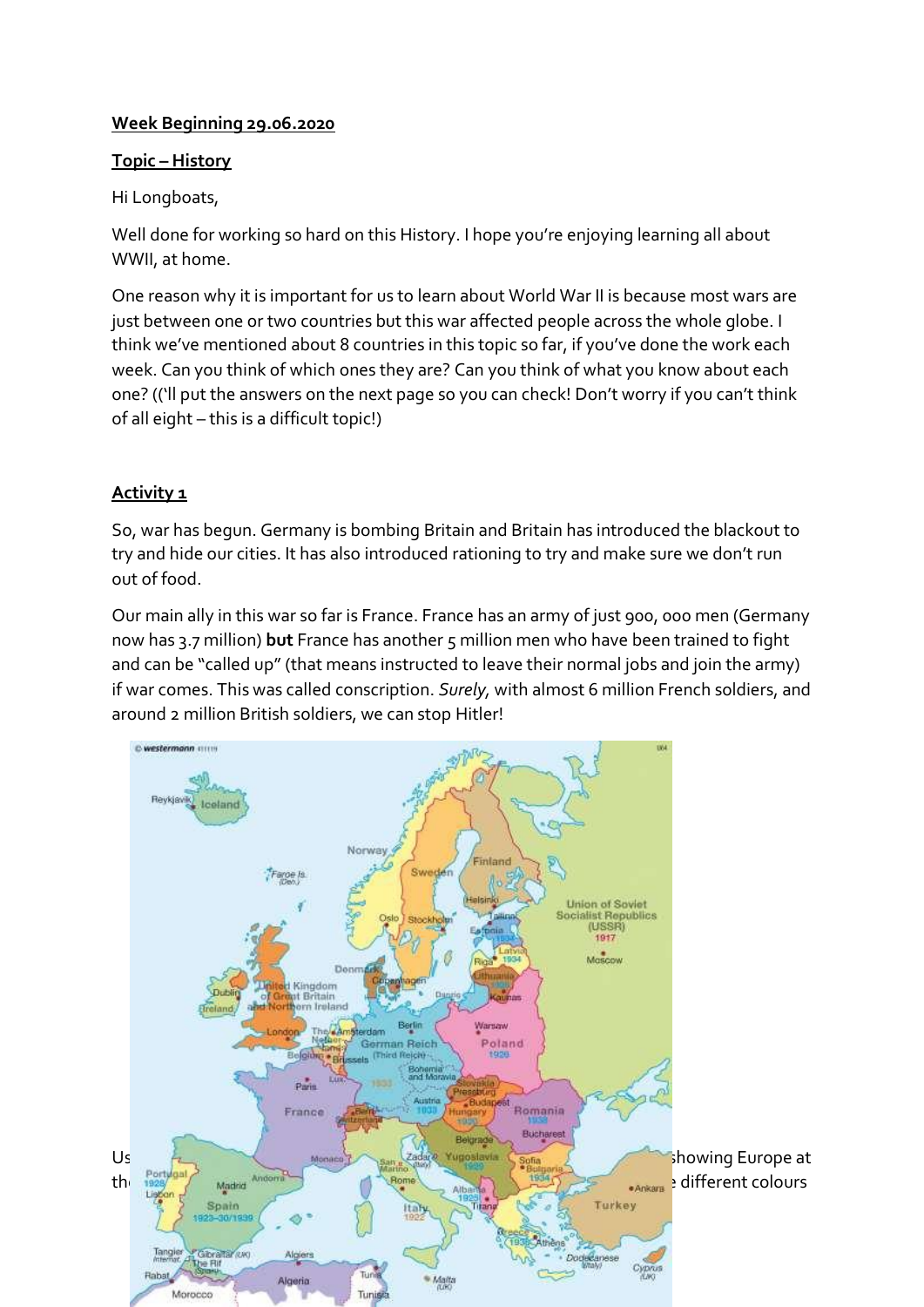to show which countries have been invaded by the Nazis and you could use labels to explain why different countries are important.

Look at the countries that border Germany and France. Where do you think Hitler will try to invade next?

Look at some of the countries we haven't heard about yet. What questions does the map make you want to ask?

#### **Activity 2**

The war had been going on for about 4 months and it was January 1940 when Germany attacked France in a risky move, using a lot of tanks. France thought that they could fight back but the German army were lucky, organised and kept on taking them by surprise.

Britain sent thousands of soldiers to help, lots of them young men who had never left England before.

How many plane companies can you think of? Can you make a list?

In 1940, planes were invented, but they were tiny (most could carry less than ten passengers) and extremely expensive. Most people who lived in the UK had never left Britain.

Suddenly, hundreds of thousands of men were travelling to France, some of them were only 18 or 19, still teenagers! Here are some real photos.



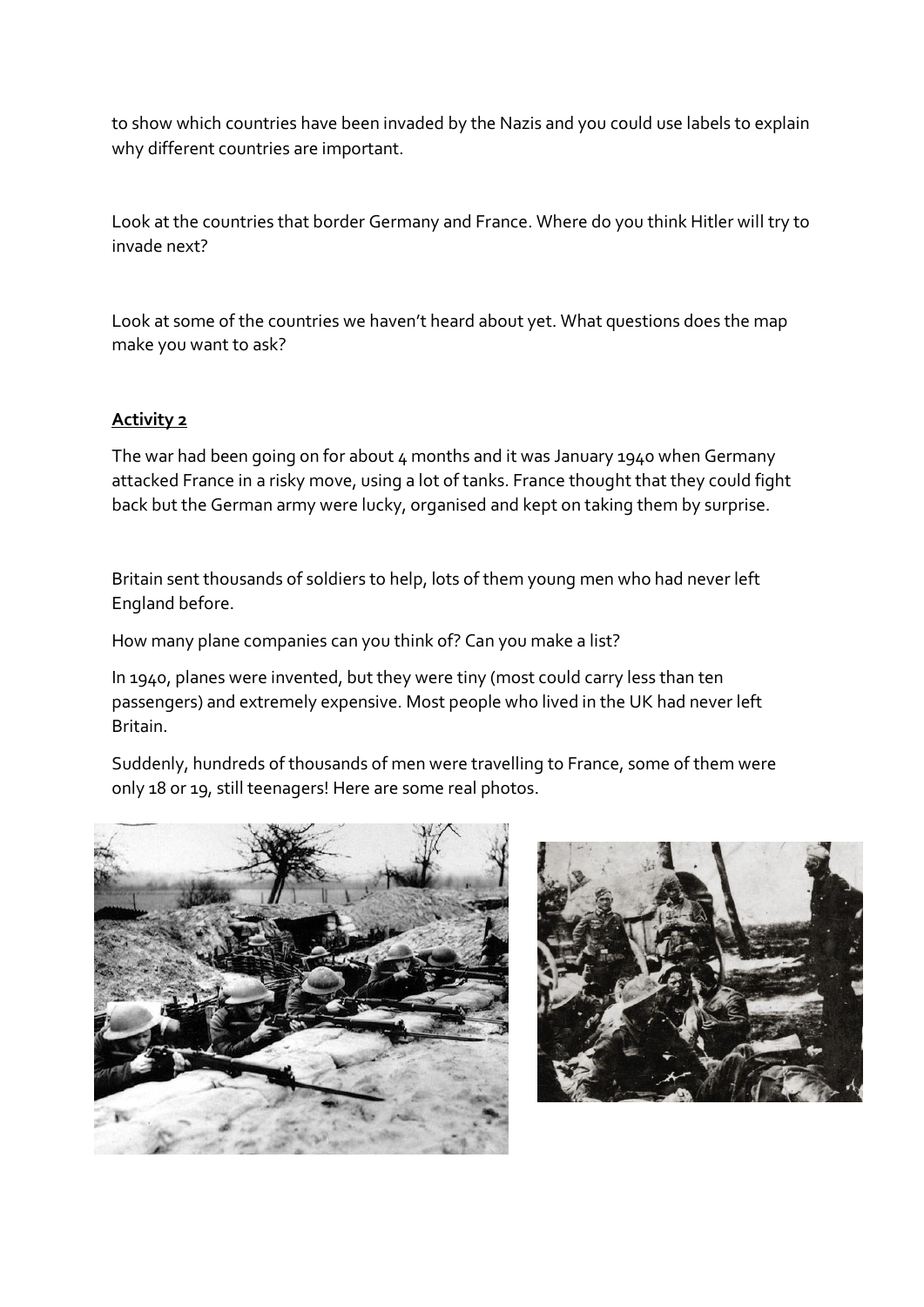Imagine you are a soldier who has travelled to France for the first time. For the first few months, you are training in France and then, in January 1940, Germany invaded. Suddenly, you are in a foreign country, where you might not speak much of the language and you're fighting for your life!

Can you write a letter home from a soldier who has never left England before?

You can decide how old your soldier is, whether he can speak French and whether he is just training or if he has started fighting. How would you be feeling? What would you want your family to know? What might you be experiencing that you've never seen or tried before – maybe new food?

*(Sorry, he has to be a man. The army was still sexist in 1940 and no women would have been allowed.)*

## **Activity 3**

Terrifyingly, the British and French soldiers were pushed back further and further. After just 6 weeks, the Nazis had taken over France. Neville Chamberlain had left and a new prime minister called Winston Churchill was in charge.

The British army had retreated as far as they could from the Germans, to a beach in a place called Dunkirk.

#### **Geography Challenge – map reading!**

Of course, you can find Dunkirk on Google maps, but can you find it without just using the search tool? Start in London (your Google maps will probably open to your own location so it should be on London anyway).

From London, you need to travel **east,** zoom out as well.

Quite soon, you should see the coast of France. Can you spot Dunkirk?

Dunkirk was less than 100 miles from Britain! On a clear day, you could almost see Britain from the beach, but choppy, crashing, freezing water was in between.

The German army was still advancing. How could the British soldiers escape from this deadly beach?

400, 000 men were trapped on the flat sand with nowhere to hide.

Then, something remarkable happened.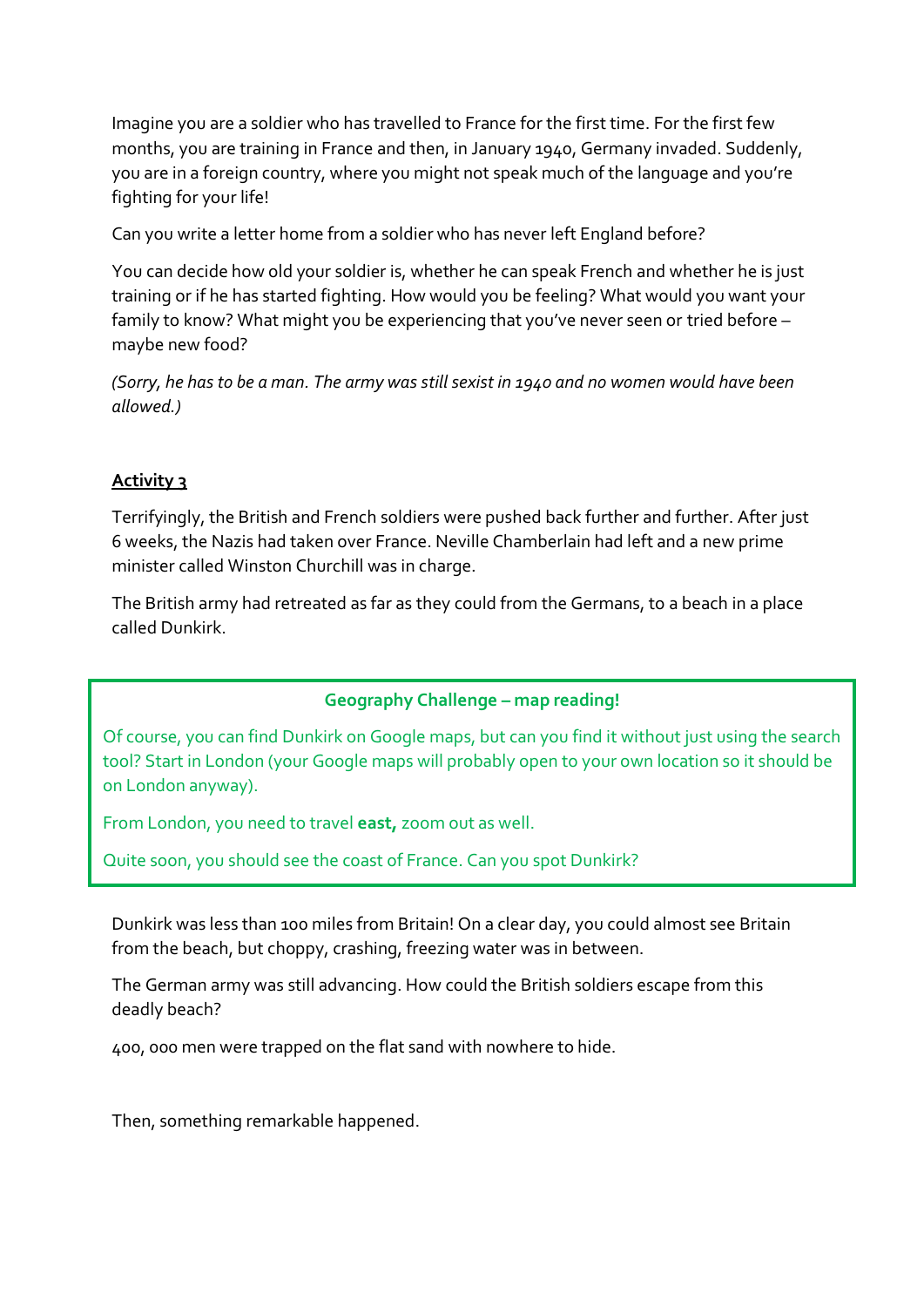This story is still told in Britain today. All along the British coasts, normal people, men and women, had heard about the army trapped on the beach. Lots of these people who lived on the coast had their own boat, just a tiny one, that could carry maybe 20 or 50 people.

Maths Challenge!

There are 400, 000 men trapped on the beach. If each boat could carry 20 people, how many boats would have to travel into the war zone to rescue the whole army?

\_\_\_\_\_\_\_\_\_\_\_\_\_\_\_\_\_\_\_\_\_\_\_\_\_\_\_\_\_\_\_\_\_\_\_\_\_\_\_\_\_\_\_\_\_\_\_\_\_\_\_\_\_\_\_\_\_\_\_\_\_\_\_\_\_\_\_\_\_\_\_\_\_\_\_\_\_ \_\_\_\_\_\_\_\_\_\_\_\_\_\_\_\_\_\_\_\_\_\_\_\_\_\_\_\_\_\_\_\_\_\_\_\_\_\_\_\_\_\_\_\_\_\_\_\_\_\_\_\_\_\_\_\_\_\_\_\_\_\_\_\_\_\_\_\_\_\_\_\_\_\_\_\_\_ \_\_\_\_\_\_\_\_\_\_\_\_\_\_\_\_\_\_\_\_\_\_\_\_\_\_\_\_\_\_\_\_\_\_\_\_\_\_\_\_\_\_\_\_\_\_\_\_\_\_\_\_\_\_\_\_\_\_\_\_\_\_\_\_\_\_\_\_\_\_\_\_\_\_\_\_\_ \_\_\_\_\_\_\_\_\_\_\_\_\_\_\_\_\_\_\_\_\_\_\_\_\_\_\_\_\_\_\_\_\_\_\_\_\_\_\_\_\_\_\_\_\_\_\_\_\_\_\_\_\_\_\_\_\_\_\_\_\_\_\_\_\_\_\_\_\_\_\_\_\_\_\_\_\_

Can you guess what they did?

\_\_\_\_\_\_\_\_\_\_\_\_\_\_\_\_\_\_\_\_

Watch this video to find out if you were right

<https://www.youtube.com/watch?v=GlERmNsvlkg>

*This is from a film called "Dunkirk" that was made quite recently. It's a 12a so it would be legal for you to watch it but, although the story has an amazing and happy ending, lots of sad events happen too. If you're interested in the film, you need to ask a parent to check first if it is okay for you to see it.* 

Can you create a piece of artwork, poem or a story to tell other people about what happened at Dunkirk?

**Countries question answers**